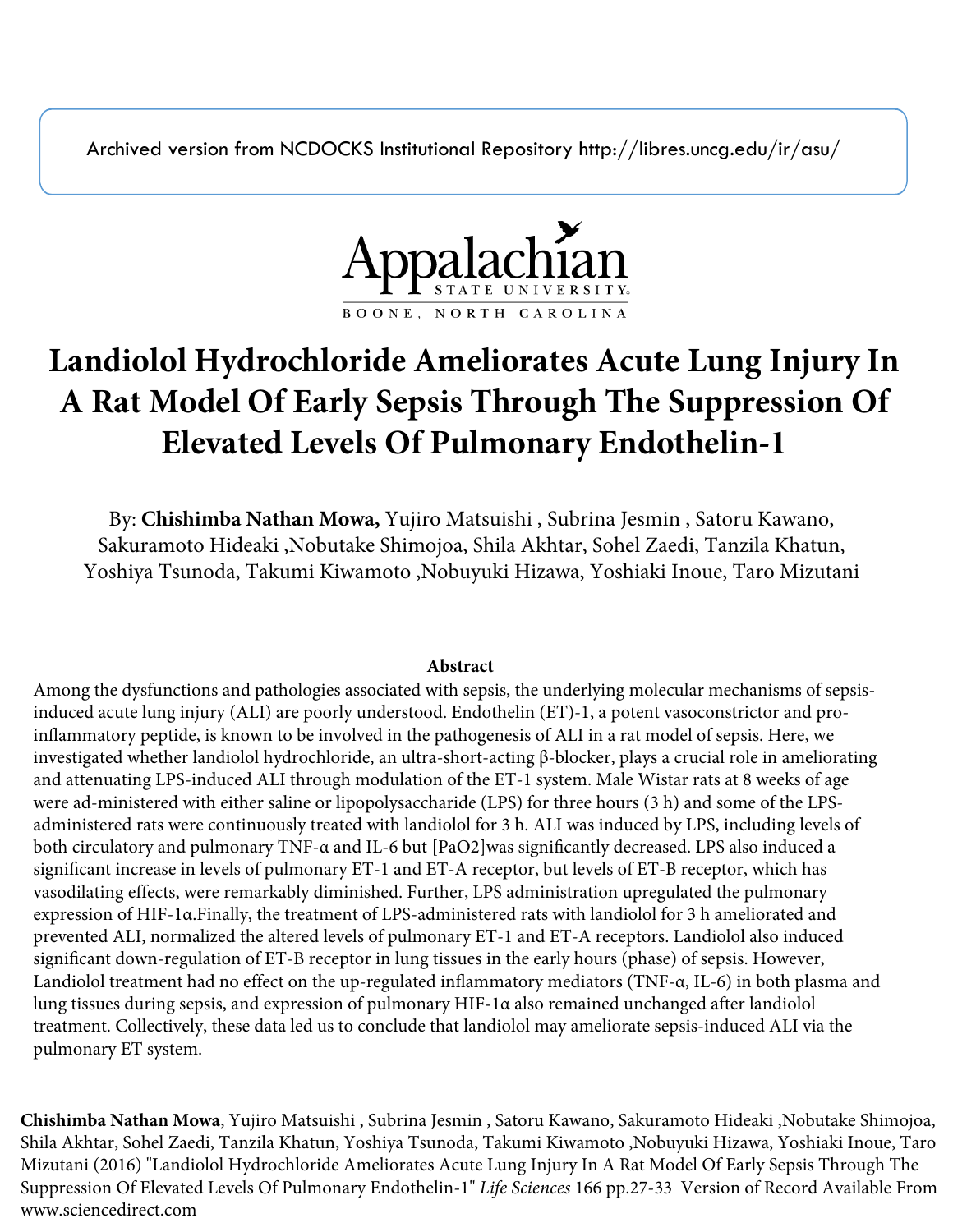## 1. Introduction

Sepsis is a critical life threatening condition with a definition that encompasses pathologic infection and physiological changes that are collectively known as systemic inflammatory response syndrome (SIRS) [1]. The mortality from sepsis and the associated complications is very high and is estimated to be about 30% [2], making it the second leading cause of death among patients admitted at non-coronary intensive care

units [3]. To date, the pathogenesis of sepsis and its progression to multiple organ dysfunction syndrome (MODS) and the associated septic shock are poorly understood and thus have been the subject of investigations in the last several decades.

Acute lung injury (ALI) is a well-known and frequent complication of sepsis, and causes a significant number of sudden deaths (mortality) and morbidity [4–6]. For this reason, patients with ALI/ARDS account for a significant proportion of the inte[nsiv](#page-6-0)e care unit (ICU) case load. ALI and acute respiratory distress syndrome (ARDS), the severe form of ALI, are characterized by an acute onset of severe hypoxia pulmonary infiltration [7], pulmonary hypertension, edema and deteriorated gas exchange [8]. Indeed, sepsis is a potential risk factor for ALI and ARDS [5].

To date, the molecular mechanisms underlying the pathogenesis of sepsis-induced ALI are poorly defined and understood. We do know that [endothelin](mailto:mizutani@md.tsukuba.ac.jp) (ET)-1, a potent endogenous vasoconstrictor and pro-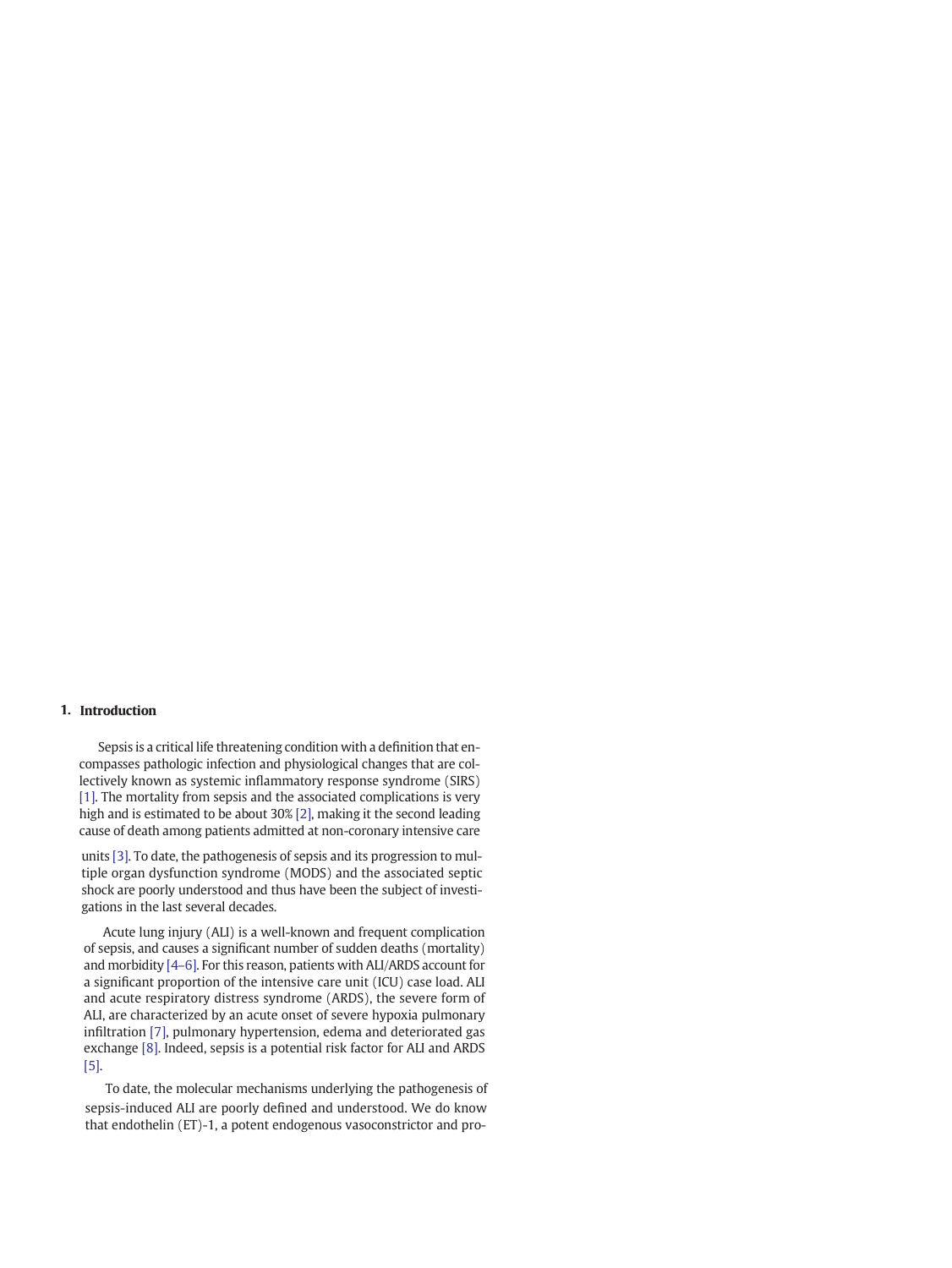inflammatory peptide [\[9,10\],](#page-6-0) is actively involved in the pathogenesis of sepsis and the sepsis-associated organ dysfunction, as well as the associated complications [\[11\]](#page-6-0), as evidenced by data from recent studies. Specifically, plasma levels of ET-1 are elevated in various sepsis animal models, including septic patients [\[12](#page-6-0)–15] and a clear correlation has been observed between ET plasma levels and morbidity/mortality in septic patients. These observations implicate ET in the pathogenesis of septic shock in human [\[16,17\]](#page-7-0). Further, ET-1 likely has a direct role in the development and subsequent severity of ALI by increasing the pressure of pulmonary microvasculature during the first phase or hours of sepsis [\[18,19\]](#page-7-0). Interestingly, endothelin blocker, namely tezosentan, ameliorates pulmonary hypertension, lung edema, cardiac dysfunction, and arterial hypoxemia in an ovine model of endotoxin-induced lung injury [\[20\]](#page-7-0). In contrast, intravenous infusion of ET-1 causes an elevation in pulmonary artery pressure and edema [\[21\],](#page-7-0) implying a direct role of ET-1 in the pathogenesis of lung injury.

Landiolol hydrochloride, an ultra-short-acting and highly cardio-selective beta-1 blocker, with a half-life of 4 min, has been used in treating several acute medical disorders, including arrhythmias, during heart surgery [\[22\],](#page-7-0) acute myocardial infarction [\[23\],](#page-7-0) acute decompensated heart failure [\[24\],](#page-7-0) and refractory electrical storm [\[25\].](#page-7-0) Ultra-short-acting β-blockers, such as landiolol, can influence heart rate but exert minimal effect on cardiac function. Besides, the potential effects of landiolol on rhythm control, landiolol also plays a protective role against ALI in a rat model of lipopolysaccharide (LPS)-induced systemic inflammation, which is associated with a reduction in high mobility group box 1 (HMGB-1) [\[26\]](#page-7-0). Very recently, we have demonstrated that landiolol is effective in improving acute liver injury of sepsis through the modulation of TNF (tumor necrosis factor-alpha)- $\alpha$  [\[27\].](#page-7-0) In addition, we have also shown that ET-1 is highly upregulated in kidney and heart tissues in LPS-administered rats [\[28,29\]](#page-7-0) and landiolol has inhibitory effects on the upregulated levels of ET-1 in both of these tissues. However, it is not known whether landiolol will equally exert protective effects in lung tissues during sepsis through the alteration of the ET-1 system. Indeed, in our previous study we have already reported elevated ET-1 levels in lung tissues during sepsis [\[30\]](#page-7-0).

In the present study, we investigated whether landiolol hydrochloride, an ultra- short-acting β-blocker, can play an important role in attenuating LPS-induced ALI through the modulation of pulmonary ET-1.

## 2. Materials and methods

Male Wistar rats (200–250 g, 8 weeks old) were used in all experiments in the current study. Sepsis was induced by the intra-peritoneal (IP) administration of bacterial LPS from Escherichia coli 055: B5 (15 mg/kg), dissolved in sterile saline, as described previously [\[31](#page-7-0)–33]. A dose 15 mg/kg of LPS has been shown to induce morphological injures in lung [\[34\]](#page-7-0) as shown in our dose response study.

The total number of rats used in all the experiment was 45, which was randomized into three groups, namely: Group 1 (control,  $n =$ 15), group 2 (LPS,  $n = 15$ ) and group 3 (LPS + landiolol hydrochloride,  $n = 15$ ). For group 1, sterile saline (2 ml/body) was administered at time 0 h and then the rats were killed after 3 h (control group). For group 2, LPS at a dose of 15 mg/kg was administered at time 0 h, and then the rats were killed after 3 h (sepsis group). In group 3, landiolol hydrochloride was administered intravenously (100 μg/kg/min) for 15 min non-stop before LPS administration (landiolol treated sepsis group). The dose for landiolol was found to be the minimal dose for normalizing the LPS-induced hyperdynamic state in the acute (early) phase (hours) of sepsis, as reported in our past study [\[28\].](#page-7-0)

Nembutal (sodium pentobarbital, IP, 80 mg/kg body weight, routinely used in our lab) was used to kill all the rats at 3 h, at the end of the experimental protocol. Blood gas analysis was also performed in the current study. The blood samples were collected from a polypropylene tube catheter inserted into the left carotid artery for blood gas analysis, and then lung tissues were carefully harvested, snap-frozen in

liquid nitrogen, and stored at  $-80$  °C. All animals received proper care and the experimental procedures were approved by the Animal Care and Use Committee of University of Tsukuba prior to the study.

## 2.1. Measurements of hemodynamic parameters

Hemodynamic parameters were measured using a previously optimized methodology from our lab [27–[35\].](#page-7-0) Briefly, rats were anesthetized with isoflurane inhalation (1.5%, 1 l/min) and a microtip pressure transducer catheter (SPC-320, Millar Instruments, Houston, TX, USA) was inserted into the left carotid artery at the end of the experimental protocol. Arterial blood pressure and heart rate (HR) were monitored with a pressure transducer (model SCK-590, Gould, Ohio, USA) and recorded with the use of a polygraph system (amplifier, AP-601G, Nihon Kohden, Tokyo, Japan; Tachometer, AT-601G, Nihon Kohden; and thermal-pen recorder, WT-687G, Nihon Kohden).

## 2.2. Echocardiography

Echocardiography was performed using a Vevo 2100 high-frequency ultrasound system (VisualSonics, Inc., Ontario, Canada), which includes an integrated rail system for consistent positioning of the ultrasound probe [\[36\]](#page-7-0) at the end of the protocol. The fur from the chest was shaved with an electrical clipper and a gel. The animals were then connected to an electrocardiogram (ECG). An optimal parasternal long axis (LAX) cine loop (i.e. visualization of both the mitral and aortic valves, and maximum distance between the aortic valve and the cardiac apex) of >1000 frames/s was acquired using the ECG-gated kilohertz visualization technique. The probe was then rotated 90° and positioned 6 mm below the mitral annulus. Three parasternal short-axis (SAX) M-mode sequences were stored. Percent fractional shortening (% FS) was calculated in the M-mode image as  $FS = (EDD - ESD) / EDD$ , where EDD and ESD are the end-diastolic and end-systolic diameters, respectively.

## 2.3. Lung wet-to-dry weight ratio

Lung tissues were harvested, blotted dry and weighed in order to determine the weight of the lung in the wet state and the wet-to-dry weight ratio was calculated, as follows: the lung tissues were weighed; wrapped loosely in aluminum foil; dried in an oven at 80 °C for 24 h; and weighed again. Then the ratio lung wet-to-dry weight ratio was calculated.

## 2.4. Histopathology examination

After tissue harvest, the lungs were fixed in 4% buffered formalin solution, dehydrated, embedded in paraffin, and then sliced into 5-mmthick sections to evaluate lung micro-morphological injury. After deparaffinization, tissue sections were stained using standard hematoxylin and eosin (HE) staining method.

## 2.5. Enzyme-linked immunosorbent assay

The concentration of each respective protein/peptide, as described below under the plasma/serum and pulmonary tissue extracts section, was determined using the following kits: serum and lung levels of tumor necrosis factor alpha (TNF- $\alpha$ ) and ET-1; plasma levels of IL-6 (R & D Systems, Minneapolis, MN), according to the manufacturer's protocol. These kits are already validated for the measurement of rat samples in our lab.

## 2.6. RNA preparation and real-time quantitative polymerase chain reaction

Total RNA samples from lung tissues were isolated using the acid guanidinium thiocyanatephenol chloroform extraction with RNeasy (Qiagen, Tokyo, Japan). After RNA isolation, quantification and DNase I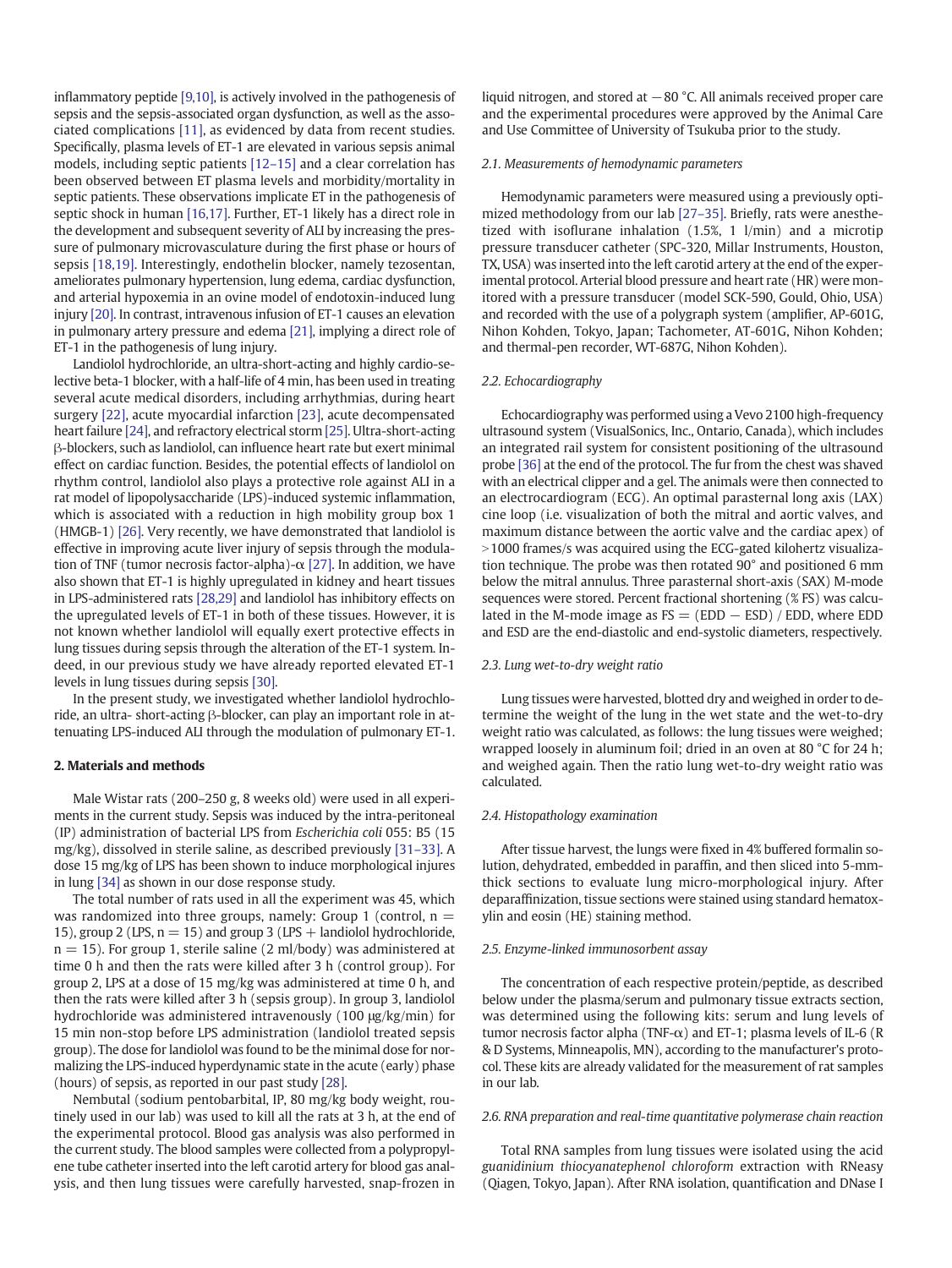treatment, RNA was reverse transcribed to cDNA using Omniscript RT and the first-strand cDNA synthesis kit (Qiagen). The reaction was performed at 37 °C for 60 min.

The mRNA expression levels of target genes were analyzed by realtime quantitative PCR using TaqMan probe and an ABI Prism 7700 sequence detector (PerkinElmer Applied Biosystems, Foster, CA). The gene-specific primers and TaqMan probes were synthesized from Primer Express version 1.5 software (PerkinElmer), according to the published cDNA sequences for each gene, as previously described [\[32,37\].](#page-7-0) The PCR mixture (25 μl total volume) consisted of forward and reverse primers for each gene (PerkinElmer) at 450 nM each, FAM-labeled primer probes (PerkinElmer) at 200 nM, and TaqMan Universal PCR Master Mix (PerkinElmer). Each PCR amplification was performed in triplicate as follows: 1 cycle at 95 °C for 10 min and 40 cycles at 94 °C for 15 s and 60 °C for 1 min. The quantitative values of target mRNAs were normalized by glyceraldehyde 3-phosphate dehydrogenase (GAPDH) mRNA, because GAPDH mRNA expressions were more stable among all the samples than other internal controls, such as β-actin and 18S ribosomal RNA.

Primers and probes are as follows:

TNF-α forward: 5′-CCAGGAGAAAGTCAGCCTCCT-3′, TNF-α reverse: 5′-TCATACCAGGGCTTGAGCTCA-3′, and TNF-α probe: 5′-AGAGCCCTTGCCCTAAGGACACCCCT-3′; IL-6 forward primer: 5′-ACAGCCACTGCCTTCCCTAC-3′, IL-6 reverse: 5′-TCTCATTTCCAAGATCTCCC-3′, and IL-6 probe: 5′-CACAGAGGATACCACCCACA-3′; Hypoxia-inducible factor-1 alpha (HIF-1 $\alpha$ ) forward: 5<sup>'</sup>-CTATGGAGGCCAGAAGAGGGTAT-3′, HIF-1α reverse: 5′-CCCACATCAGGTGGCTCATAA-3′, and HIF-1α probe: 5′-AGATCCCTTGAAGCTAG-3′, ET-1 forward: 5′-TCTACTTCTGCCACCTGGACAT-3′; ET-1 reverse: 5′-GAAGGGCTTCCTAGTCCATACG-3′, and ET-1 probe: 5′-CATCTGGGTCAACACTCC-3′; ET-A forward: 5′-GAATCTCTGCGCTCTCAGTGT-3′, ET-A reverse: 5′-GAGACAATTTCAATGGCGGTAATCA-3′, and ET-A probe: 5′-CAGGAAGCCACTGCTCT-3′; ET-B forward: 5′-GCTGGTGCCCTTCATACAGA-3′, ET-B reverse: 5′-CTTAGAGCACATAGACTCAACACTGT-3′, and ET-B probe: 5′-ATCCCCACAGAAGCCT-3′; GAPDH forward: 5′-GTGCCAAAAGGGTCATCATCTC-3′, GAPDH reverse: 5′-GGTTCACACCCATCACAAACATG-3′, and GAPDH probe: 5′-TTCCGCTGATGCCCC-3′.

## 2.7. Statistical analysis

The results were expressed as mean  $\pm$  SE, and for parametric distribution, analysis of variance test was used. For non-parametric distribution, Kruskal-Wallis test, followed by Steel-Dwass for multiple comparisons was used. A  $p < 0.05$  was considered statistically significant for all parameters.

## 3. Result

## 3.1. Blood gas analysis results

Table 1 shows the data of blood gas analysis in the current experimental setting. pH was not significantly different among the three groups (Table 1). Arterial PaO<sub>2</sub> was significantly decreased in LPS-administered rats compared to control group and landiolol treatment significantly increased the levels of arterial PaO<sub>2</sub> in septic rats (Table 1). However, arterial PaCO2 was not significantly changed among the three groups. Blood lactate concentrations were elevated with LPS administration and 3 h treatment with landiolol partly normalized the elevated levels of lactate in LPS-administered rats (Table 1). HCO3– and

#### Table 1 Blood gas analysis parameters.

| Parameters           | Control                        | LPS                             | $LPS$ + landiolol                       |
|----------------------|--------------------------------|---------------------------------|-----------------------------------------|
| pΗ<br>$PaO2$ (Torr)  | $7.39 + 0.01$<br>$102.8 + 2.2$ | $7.37 + 0.02$<br>$84.2 + 4.7^*$ | $7.38 + 0.01$<br>$102.4 + 3.9^{\sharp}$ |
| $PaCO2$ (Torr)       | $40.2 + 1.4$                   | $40.9 + 2$                      | $37.2 + 2$                              |
| Base excess (mmol/l) | $0.5 + 0.5$                    | $-2.8 + -0.7^*$                 | $-3.9 + 0.7^*$                          |
| Lactate (mmol/l)     | $1.4 + 0.1$                    | $2.8 + 0.2^*$                   | $2 + 0.1^{\sharp}$                      |
| $HCO3$ (mmol/l)      | $25.3 + 0.5$                   | $21.4 + 0.7^*$                  | $20.7 + 0.8^*$                          |

Data are mean  $\pm$  SE. Abbreviations: LPS; lipopolysaccharide.

 $*$  p < 0.05 vs. control.

 $\frac{1}{p}$  p < 0.05 vs. LPS.

base excess were not significantly changed among the three groups (Table 1).

## 3.2. Hemodynamic changes in current experiments:

We assessed the hemodynamic parameters in the rats after LPS administration. As shown in Table 2, both the levels of the systolic and diastolic blood pressure were significantly lower at 3 h after LPS administration compared to that of the control group and was unaffected by landiolol treatment. Landiolol significantly decreased the elevated heart rate in LPS-administered animals (Table 2). % FS was also significantly increased (hyperkinetic) in LPS-administered group compared to that of control group, and a 3 h long treatment of LPS-administered rats with landiolol significantly reversed the elevated % FS (Table 2).

## 3.3. Morphological evaluation

In the LPS-administered group, lung tissues showed thickening of alveolar, congestion formation and infiltration by neutrophils, but (these morphological abnormalities) were absent in the lung of the control group [\(Fig. 1](#page-4-0)A). Landiolol treatment for 3 h significantly improved the lung congestion in septic rats ([Fig. 1](#page-4-0)A).

Wet-to-dry weight ratio of lung tissue was calculated in each study group in the present experiment. In the LPS-administered septic group, pulmonary wet-to-dry weight ratios were significantly higher compared to that of the control group and a 3 h treatment of septic animals with landiolol significantly normalized the pulmonary wet-to-dry ratio ([Fig. 1](#page-4-0)B).

## 3.4. Evaluation of expression of ET-1 system in lung tissue

Levels of ET-1 peptide were also evaluated in the current experimental setting ([Fig. 2A](#page-4-0)). ET-1 peptide expression was significantly increased in the lung tissue (about 2-fold) after LPS administration compared to the control group and landiolol treatment for 3 h significantly normalized the elevated levels of pulmonary ET-1 peptide in septic rats [\(Fig. 2](#page-4-0)A). While levels of pulmonary ET-1 in septic rats was greatly ameliorated following the 3 h treatment by landiolol, landiolol treatment failed to normalize the elevated levels of plasma ET-1 in septic rats [\(Table 3](#page-5-0)). Prepro ET-1 mRNA levels were also elevated in lung tissue

# Table 2

## Hemodynamics and echocardiogram.

| Control       | LPS                                          | $LPS$ + landiolol                                    |
|---------------|----------------------------------------------|------------------------------------------------------|
| $125.6 + 3.2$ | $93.2 + 6.6^*$                               | $98.5+5$ <sup>*</sup>                                |
|               |                                              | $75.5 + 4.8^*$<br>$439.9 + 6.5^{\sharp}$             |
|               |                                              | $41.2 + 1^{\sharp}$                                  |
|               | $99.8 + 3.1$<br>$468.7 + 19$<br>$40.3 + 1.3$ | $72.3 + 5.8^*$<br>$501.2 + 16.2^*$<br>$45.1 + 1.2^*$ |

Data are mean  $\pm$  SE. Abbreviations: BP; blood pressure; LPS; lipopolysaccharide.

 $p < 0.05$  vs. control.

 $p < 0.05$  vs. LPS.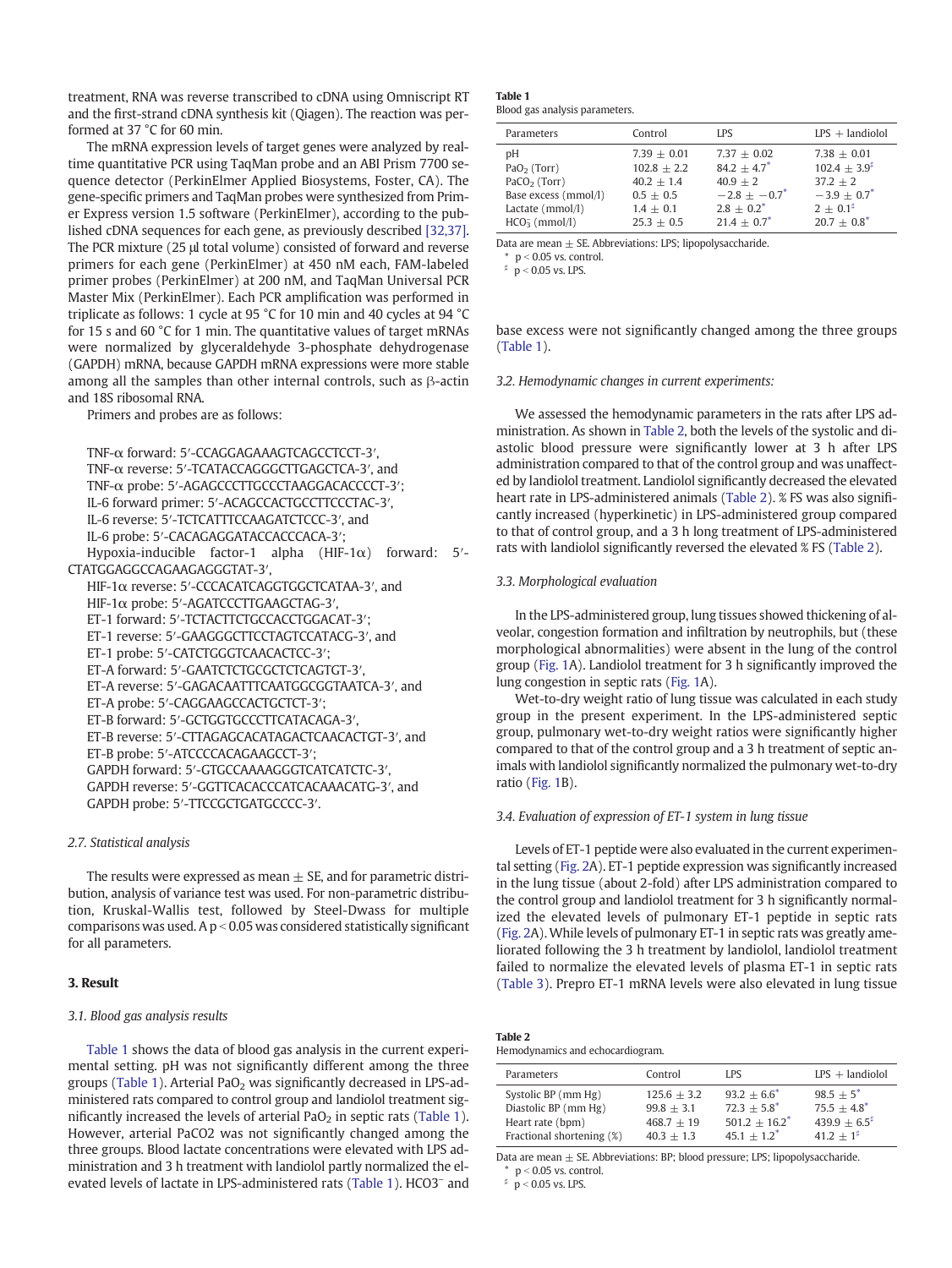<span id="page-4-0"></span>

Fig. 1. A; Morphological findings by hematoxylin and eosin staining (HE) in lung tissues in control rats, 3 h after lipopolysaccharide (LPS) administration, and 3 h after LPS plus landiolol hydrochloride administration. Magnification, ×320. B; Pulmonary wet-to-dry weight ratio in control rats, 3 h after lipopolysaccharide (LPS) administration, and 3 h after LPS plus landiolol hydrochloride administration. Wet-to-dry weight ratios were determined for each experimental group. Values are mean  $\pm$  SE (n = 5). \* p < 0.05 vs. control, # p < 0.05 vs. LPS.

in the LPS-administered group compared to the control group. However, landiolol treatment normalized the elevated levels of prepro ET-1 mRNA in septic lung tissues (Fig. 2B). Moreover, ET-A receptor mRNA expression in lung tissue was also elevated in the LPS administration group compared to the control group, and landiolol treatment normalized the elevated levels of ET-A receptor mRNA (Fig. 2C) in septic rats. In contrast, ET-B receptor mRNA expression in lung tissue significantly decreased in the LPS administration group compared to the control group, and landiolol treatment failed to normalize the decreased levels of ET-B receptor mRNA in septic pulmonary tissues (Fig. 2D).



Fig. 2. Peptide and mRNA expression levels of ET-1 (A and B),mRNA expression levels of ET-A (C), ET-B (D) receptors inlung tissues in control, 3 h LPS-administered rats, and landiolol treated 3 h LPS-administered rats. ET-1 peptide was measured by ELIZA. mRNA expression level was determined by Real Time PCR. The control was normalized as 100%. Values are mean  $\pm$  SE (n = 15). \* p < 0.05 vs. control, # p < 0.05 vs. LPS.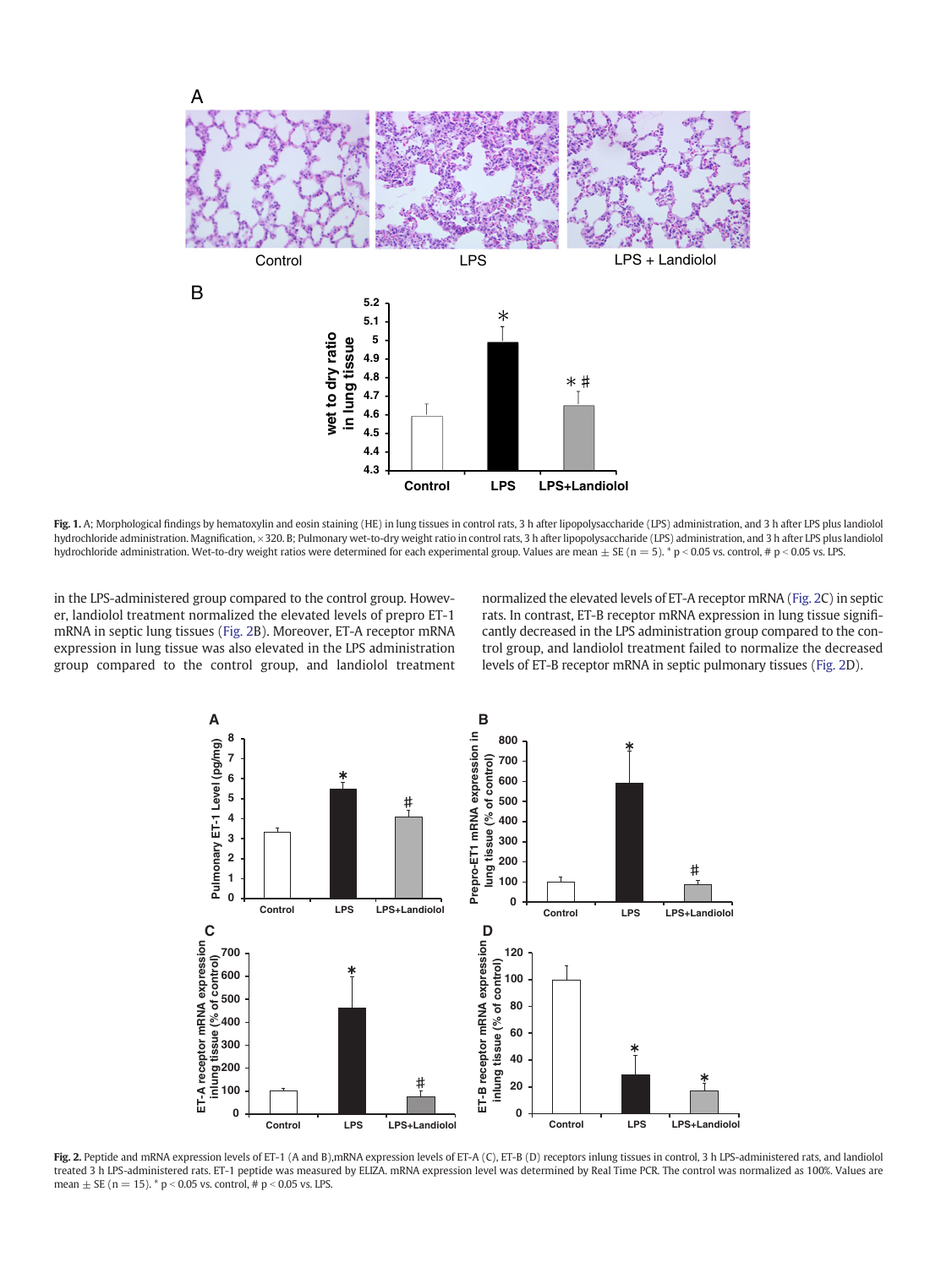<span id="page-5-0"></span>

| Table 3                                                                                    |
|--------------------------------------------------------------------------------------------|
| Plasma tumor necrosis factor (TNF)-α, endothelin-1 (ET-1) and interleukin-6 (IL-6) levels. |

|                         | Control                 | <b>LPS</b>   | $LPS$ + landiolol |
|-------------------------|-------------------------|--------------|-------------------|
| TNF- $(plasma, pg/ml)$  | $15.7 + 7$ <sup>#</sup> | $180 + 40^*$ | $184.3 + 30.1^*$  |
| ET-1 (plasma, $pg/ml$ ) | $3.8 + 0.4^{\#}$        | $34 + 33^*$  | $32.5 + 3.3^*$    |
| IL-6 (plasma, $pg/ml$ ) | $18.3 + 1.9^{\#}$       | $29 + 3.3^*$ | $26.7 + 3.7^*$    |

Data are mean  $\pm$  SE. Abbreviations: LPS; lipopolysaccharide.

 $p < 0.05$  vs. control

 $p < 0.05$  vs. LPS.

3.5. Evaluation of expression levels of inflammatory cytokine (TNF-alpha and IL-6)

Both the upregulated plasma levels of potential inflammatory cytokines, TNF- $\alpha$  and IL-6 were unchanged with the treatment of landiolol in septic rats (Table 3). We also evaluated the expression patterns of mRNA and protein of TNF-α, the key inflammatory cytokine in lung tissues during sepsis. Levels of both protein and mRNA (TNF- $\alpha$ ) were significantly higher in septic lungs compared to the control group and a 3 h treatment of septic rats with landiolol could not normalize the elevated levels of TNF in lungs (Fig. 3A, B). In the current experimental setting, the expression levels of IL-6, another highly potent inflammatory cytokine, had parallel expression pattern as TNF- $\alpha$  (Fig. 3C), which was upregulated in LPS-administered rats and was unchanged following landiolol treatment.

## 3.6. Evaluation of expression levels of HIF-1 $\alpha$

In addition, to clarify whether LPS administration induces any hypoxic condition in pulmonary tissues, we examined the mRNA expression levels of HIF-1 $\alpha$  in lung tissue in present study. HIF-1 $\alpha$  mRNA expression levels were also increased in the LPS administration group in lung tissues, but landiolol treatment did not normalize the elevated pulmonary levels of HIF-1 $\alpha$  (Fig. 3D).

## 4. Discussion

The present study is the first to demonstrate the normalization of elevated ET levels in rat pulmonary tissues by an ultrashort acting beta blocker (landiolol hydrochloride) during the early stages (hours) of sepsis. Further, this phenomenon (of landiolol on pulmonary ET-1 level) is also accompanied by an improvement in the morphology of the septic lung tissues. Here, we also show that pre-treatment of LPS-administered rats with landiolol for 3 h normalized both the diminished levels of PaO2 and enhanced levels of blood lactate in early sepsis. In contrast, these observed pulmonary ameliorations (molecular and morphological) in septic rats induced by landiolol are not associated with alteration in levels of inflammatory cytokines (TNF- $\alpha$ , IL-6) and hypoxia marker (HIF-1) under the current experimental setting.

A previous study has reported that LPS increases heart rate and % FS in rats 3 h post administration and that if these (septic) animals are treated with landiolol these altered conditions (HR and % FS) are normalized [\[28,29\]](#page-7-0). It is interesting that while landiolol was able to decrease % FS and HR in septic rats, as reported previously, it (landiolol) had no significant effect on systolic and diastolic blood pressure under the current experimental setting. In fact, landiolol's effect on blood pressure was lesser than esmolol, an ultra- short-acting β-blocker [\[38,39\].](#page-7-0) It is likely that landiolol's ability to attenuate the LPS-induced hyperdynamic state in septic rats may be linked to its (landiolol) partial normalization of elevated blood lactate concentrations in early sepsis.

The present study demonstrates landiolol's ability to improve  $PaO<sub>2</sub>$ during the early phase (hours) of sepsis in rats, as well as reduction of congestion and normalization of the wet-to-dry ratio in lungs compared to the untreated group. These findings are significant since LPS has been shown to induce edema formation, infiltration of interstitial tissue by



Fig. 3. mRNA and protein expression levels of TNF-α (A and B), and mRNA expression levels of IL-6 (C), HIF-1α (D) in lung tissues in control, 3 h LPS-administered rats, and landiolol treated 3 h LPS-administered rats. TNF-α protein was measured by ELIZA. mRNA expression level was determined by Real Time PCR. The control was normalized as 100%. Values are mean  $\pm$  SE (n = 15). \* p < 0.05 vs. control, # p < 0.05 vs. LPS.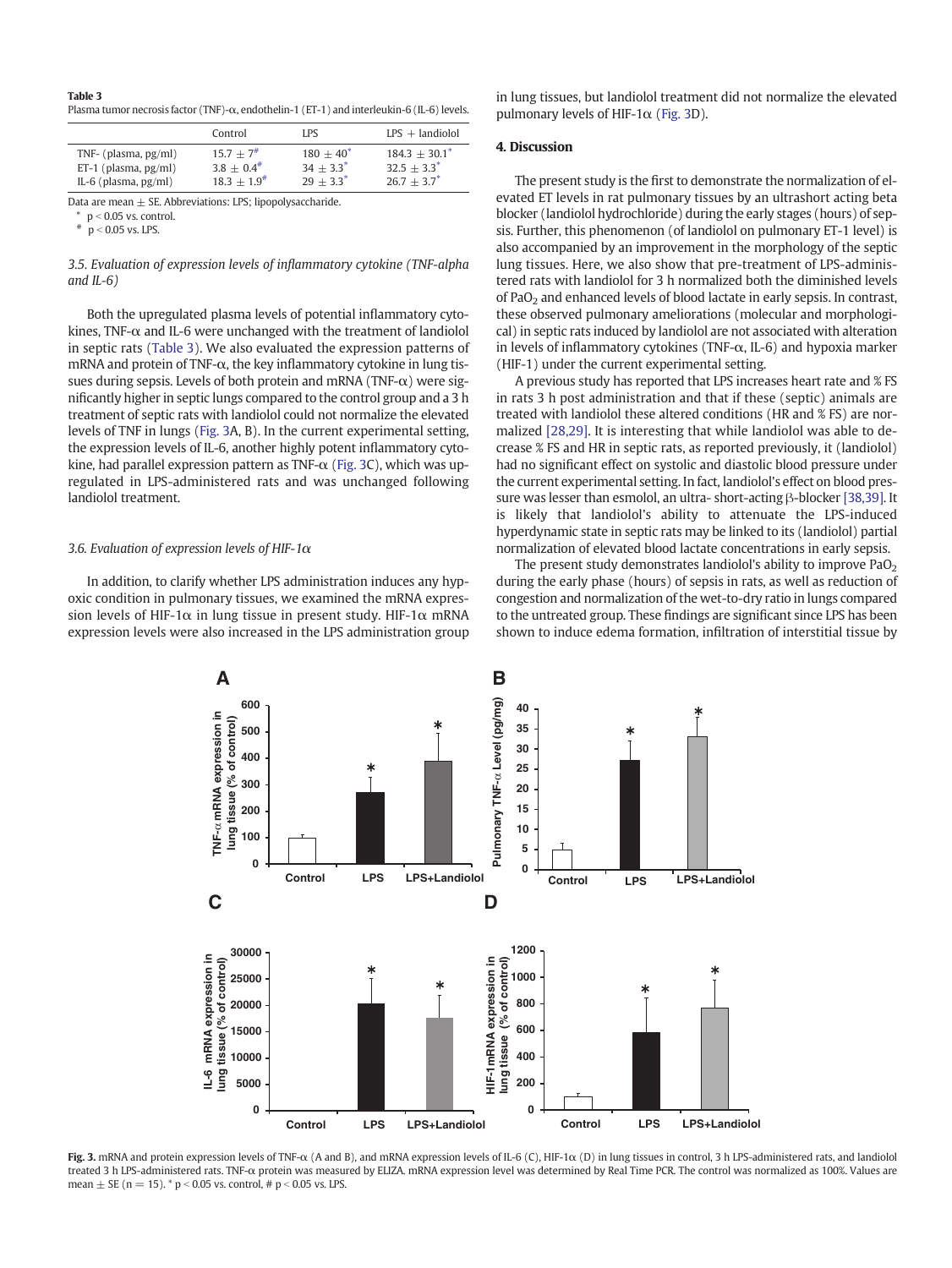<span id="page-6-0"></span>neutrophils, and reduction of alveolar spaces in lungs, 12 h post-treatment[\[40\]](#page-7-0) and, importantly, these (same) morphological injuries diminished after administration of landiolol [\[26\]](#page-7-0). Thus, based on the current data, we speculate that landiolol is equally effective in eliminating acute septic-induced pulmonary tissue injuries through the reduction of congestion, and, ultimately, leads to a decrease in pulmonary wetto-dry weight ratio and improvement in arterial PaO<sub>2</sub>.

ET-1 is a potent vasoconstrictor and pro-inflammatory peptide and has previously been implicated in the pathogenesis of sepsis and sepsis-induced MODS [\[41,42\].](#page-7-0) Therefore, the present data, showing an increase in the plasma levels of ET-1, are consistent with data obtained from earlier studies [\[35\]](#page-7-0) from our lab and others [\[16,17,43\].](#page-7-0) This observed increase in levels of plasma ET-1 in septic animals may be due to a combination of enhanced ET-1 synthesis, as well as impairment in ET clearance in renal and pulmonary tissues [\[16\].](#page-7-0) ETs is also known to play an important role in the pathogenesis of sepsis-induced ALI and vascular failure [\[44\]](#page-7-0) and for this reason ET blockers have been shown to have a protective effect in ALI [\[45](#page-7-0)–49] and MODS in sepsis. Because of these biological effects ETs have attracted significant research interest in the development of novel therapeutic and diagnostic tools for sepsis and other systemic inflammatory response syndromes (SIRS) and disorders [12,50,51,52]. In our present study, we also found the elevated ET-1 level in lung tissues at 3 h after LPS administration at hyperdynamic state in septic rats as consistent to past studies [\[30,35\]](#page-7-0). Lastly, although levels of pulmonary ET-1 were found to be elevated during the early phases (hours) of sepsis, its two receptors, ET-A and –B were differentially expressed, i.e., levels of ET-A receptor were up regulated while that of ET-B receptor were down regulated in lung tissue of septic rats. These differential expression patterns (of ET receptors) in septic lung were consistent with data from past studies [\[30,35\]](#page-7-0).

The present study is the first time to demonstrate the amelioration of an altered ET system and ET-A but not ET-B in lung tissue of septic rats following a 3 h treatment of landiolol. We intend to examine in depth the specific mechanisms underlying the differential effects of landiolol on the expression of pulmonary ET receptor subtypes in future using genetically altered/manipulated experimental animals, such as the ET receptor knockout mice. In wrapping up, we speculate that landiolol may normalize the altered ET-1 system using a similar pathway or mechanism as the non-selective ET receptor antagonist, bosentan [\[45\]](#page-7-0), and it (landiolol) may also lead to the repair of lung injury in ALI in rat models, as demonstrated in the current study. However, future studies are required to provide more data that supports our current speculation.

Landiolol has been shown to be effective in preventing ALI in LPS administered rat through the attenuation of an inflammatory marker, HMGB-1 [26], as well in repairing lung injury in the early phases (hours) of sepsis. Surprisingly, landiolol could not normalize the up regulated levels of pulmonary TNF- $\alpha$  and IL-6, two potential pro-inflammatory cytokines, back to baseline levels in septic rats. Based on these current findings, it appears that the observed reversal effects of landiolol on the elevated levels of ET-1 in pulmonary tissue does not depend on the expression of TNF- $\alpha$  and IL-6 in septic rats. In contrast, following landiolol treatment, the liver tissue of septic rats gets repairs during the acute phase of liver injury and the up regulated levels of hepatic TNF- $\alpha$  are normalized in the same experimental setting as in the current study [\[27\]](#page-7-0). Thus it can be concluded that landiolol-induced repair in organ injury during the acute phase of sepsis involves the normalization of differential organ-specific signaling pathways. It is interesting to note that in both of our studies (current and past study [\[27\]\)](#page-7-0), landiolol failed to normalize the up regulated levels of plasma TNF- $\alpha$ , while exerting differential effects on the levels of TNF- $\alpha$  in various organs of septic rats. Further, although elevated HIF-1 $\alpha$  has been shown to be normalized in kidney tissues of septic rats, in addition to the amelioration of the up regulated levels of renal ET-1 by landiolol treatment [\[28\]](#page-7-0), the reversal effects of landiolol on the up regulated levels of pulmonary ET-1 and HIF-1 $\alpha$  had a different outcome in the present study from

that of the renal tissues. The LPS-induced elevated levels of HIF-1 $\alpha$  in lung tissue demonstrated by the present study may imply the presence of hypoxia. Future studies are undoubtedly essential in dissecting the organ-specific effects of landiolol on various signaling pathways in septic rats, including the very early stages of sepsis. Of note, no significant change in blood pressure of LPS-administered rats was observed after landiolol treatment in the current study. These findings imply that the normalization of the elevated levels of pulmonary ET-1 in sepsis by landiolol is independent of blood pressure changes. Mechanistic studies in future are essential in exploring and uncovering the underlying mechanism of the current findings and in shedding more insights on the potential protective effects that landiolol may exert on the lung in early sepsis.

## 5. Conclusion

The present study demonstrates that landiolol hydrochloride, a selective ultra-short-acting β-blocker, ameliorates lung injury in a rat model during early sepsis. Landiolol possibly exerts such an effect through the suppression of elevated levels of pulmonary ET-1 but not levels of TNF-α and HIF-1α. These current findings may create news areas to explore beneficial clinical and preventive applications of landiolol in sepsis-induced multiple organ dysfunction syndrome, particularly in the acute phase of lung injury.

## Acknowledgements

This work was supported in part by a Grant-in-Aid for Scientific Research B and C from the Ministry of Education, Culture, Sports, Science and Technology of Japan (22390334, 23592025, 23406037, 23406016, 23406029, 24406026, 25462812, 25305034 and 16k11394) and Japan Society for the Promotion of Science.

#### References

- [1] [R.C. Bone, R.A. Balk, F.B. Cerra, et al., De](http://refhub.elsevier.com/S0024-3205(16)30601-4/rf0005)finitions for sepsis and organ failure and [guidelines for the use of innovative therapies in sepsis. The ACCP/SCCM Consensus](http://refhub.elsevier.com/S0024-3205(16)30601-4/rf0005) [Conference Committee. American College of Chest Physicians/Society of Critical Care](http://refhub.elsevier.com/S0024-3205(16)30601-4/rf0005) [Medicine, Chest 101 \(6\) \(1992\) 1644](http://refhub.elsevier.com/S0024-3205(16)30601-4/rf0005)–1655.
- [2] [D.C. Angus, W.T. L-Z, J. Lidicker, G. Clermont, et al., Epidemiology of severe sepsis in](http://refhub.elsevier.com/S0024-3205(16)30601-4/rf0010) [the United States: analysis of incidence, outcome, and associated costs of care, Crit.](http://refhub.elsevier.com/S0024-3205(16)30601-4/rf0010) [Care Med. 29 \(7\) \(2001\) 1303](http://refhub.elsevier.com/S0024-3205(16)30601-4/rf0010)–1310.
- [3] [J.E. Parrillo, M.M. Parker, C. Natanson, et al., Septic shock in humans. Advances in the](http://refhub.elsevier.com/S0024-3205(16)30601-4/rf0015) [understanding of pathogenesis, cardiovascular dysfunction, and therapy, Ann. In](http://refhub.elsevier.com/S0024-3205(16)30601-4/rf0015)[tern. Med. 113 \(3\) \(1990\) 227](http://refhub.elsevier.com/S0024-3205(16)30601-4/rf0015)–242.
- [4] [L.D. Hudson, J.A. Milberg, D. Anardi, et al., Clinical risks for development of the acute](http://refhub.elsevier.com/S0024-3205(16)30601-4/rf0020) [respiratory distress syndrome, Am. J. Respir. Crit. Care Med. 151 \(2 Pt 1\) \(1995\)](http://refhub.elsevier.com/S0024-3205(16)30601-4/rf0020) [293](http://refhub.elsevier.com/S0024-3205(16)30601-4/rf0020)–301.
- [5] [G.D. Rubenfeld, E. Caldwell, E. Peabody, et al., Incidence and outcomes of acute lung](http://refhub.elsevier.com/S0024-3205(16)30601-4/rf0025) [injury, N. Engl. J. Med. 353 \(16\) \(2005\) 1685](http://refhub.elsevier.com/S0024-3205(16)30601-4/rf0025)–1693.
- [J.E. Sevransky, M.M. Levy, J.J. Marini, Mechanical ventilation in sepsis-induced acute](http://refhub.elsevier.com/S0024-3205(16)30601-4/rf0030) [lung injury/acute respiratory distress syndrome: an evidence-based review, Crit.](http://refhub.elsevier.com/S0024-3205(16)30601-4/rf0030) [Care Med. 32 \(11 Suppl\) \(2004\) S548](http://refhub.elsevier.com/S0024-3205(16)30601-4/rf0030)–S553.
- [7] [A.P. Wheeler, G.R. Bernard, Acute lung injury and the acute respiratory distress syn](http://refhub.elsevier.com/S0024-3205(16)30601-4/rf0035)[drome: a clinical review, Lancet 369 \(9572\) \(2007\) 1553](http://refhub.elsevier.com/S0024-3205(16)30601-4/rf0035)–1564.
- [8] [B.P.P. Persson, P.J. Boels, C. Lövdahl, et al., Endotoxin induces differentiated contrac](http://refhub.elsevier.com/S0024-3205(16)30601-4/rf0040)[tile responses in porcine pulmonary arteries and veins, J. Vasc. Res. 48 \(3\) \(2011\)](http://refhub.elsevier.com/S0024-3205(16)30601-4/rf0040) [206](http://refhub.elsevier.com/S0024-3205(16)30601-4/rf0040)–218.
- [9] [C. Mitaka, Y. Hirata, T. Nagura, et al., Circulating endothelin-1 concentrations in](http://refhub.elsevier.com/S0024-3205(16)30601-4/rf0045) [acute respiratory failure, Chest 104 \(2\) \(1993\) 476](http://refhub.elsevier.com/S0024-3205(16)30601-4/rf0045)–480.
- [10] [M. Yanagisawa, H. Kurihara, S. Kimura, et al., A novel potent vasoconstrictor peptide](http://refhub.elsevier.com/S0024-3205(16)30601-4/rf0050) [produced by vascular endothelial cells, Nature 332 \(6163\) \(1988\) 411](http://refhub.elsevier.com/S0024-3205(16)30601-4/rf0050)–415.
- [11] [A.P. Comellas, A. Briva, Role of endothelin-1 in acute lung injury, Transl. Res. 153 \(6\)](http://refhub.elsevier.com/S0024-3205(16)30601-4/rf0055) [\(2009\) 263](http://refhub.elsevier.com/S0024-3205(16)30601-4/rf0055)–271.
- [12] [B. Battistini, M.A. Forget, D. Laight, Potential roles for endothelins in systemic in](http://refhub.elsevier.com/S0024-3205(16)30601-4/rf0060)fl[ammatory response syndrome with a particular relationship to cytokines, Shock](http://refhub.elsevier.com/S0024-3205(16)30601-4/rf0060) [5 \(3\) \(1996\) 167](http://refhub.elsevier.com/S0024-3205(16)30601-4/rf0060)–183.
- [13] [J. Kaszaki, A. Wolfárd, M. Boros, L. Baranyi, et al., Effects of antiendothelin treatment](http://refhub.elsevier.com/S0024-3205(16)30601-4/rf0065) [on the early hemodynamic changes in hyperdynamic endotoxemia, Acta Chir. Hung.](http://refhub.elsevier.com/S0024-3205(16)30601-4/rf0065) 36 (1–[4\) \(1997\) 152](http://refhub.elsevier.com/S0024-3205(16)30601-4/rf0065)–153.
- [14] [C. Pan, J. Wang, W. Liu, et al., Low tidal volume protects pulmonary vasomotor func](http://refhub.elsevier.com/S0024-3205(16)30601-4/rf0070)tion from "second-hit" [injury in acute lung injury rats, Respir. Res. 13 \(1\) \(2012\) 77](http://refhub.elsevier.com/S0024-3205(16)30601-4/rf0070).
- [15] P.-P. Aleksandra, A. Gorąca, Influence of specifi[c endothelin-1 receptor blockers on](http://refhub.elsevier.com/S0024-3205(16)30601-4/rf0075) [hemodynamic parameters and antioxidant status of plasma in LPS-induced](http://refhub.elsevier.com/S0024-3205(16)30601-4/rf0075) [endotoxemia, Pharmacol. Rep. 64 \(6\) \(2012\) 1434](http://refhub.elsevier.com/S0024-3205(16)30601-4/rf0075)–1441.